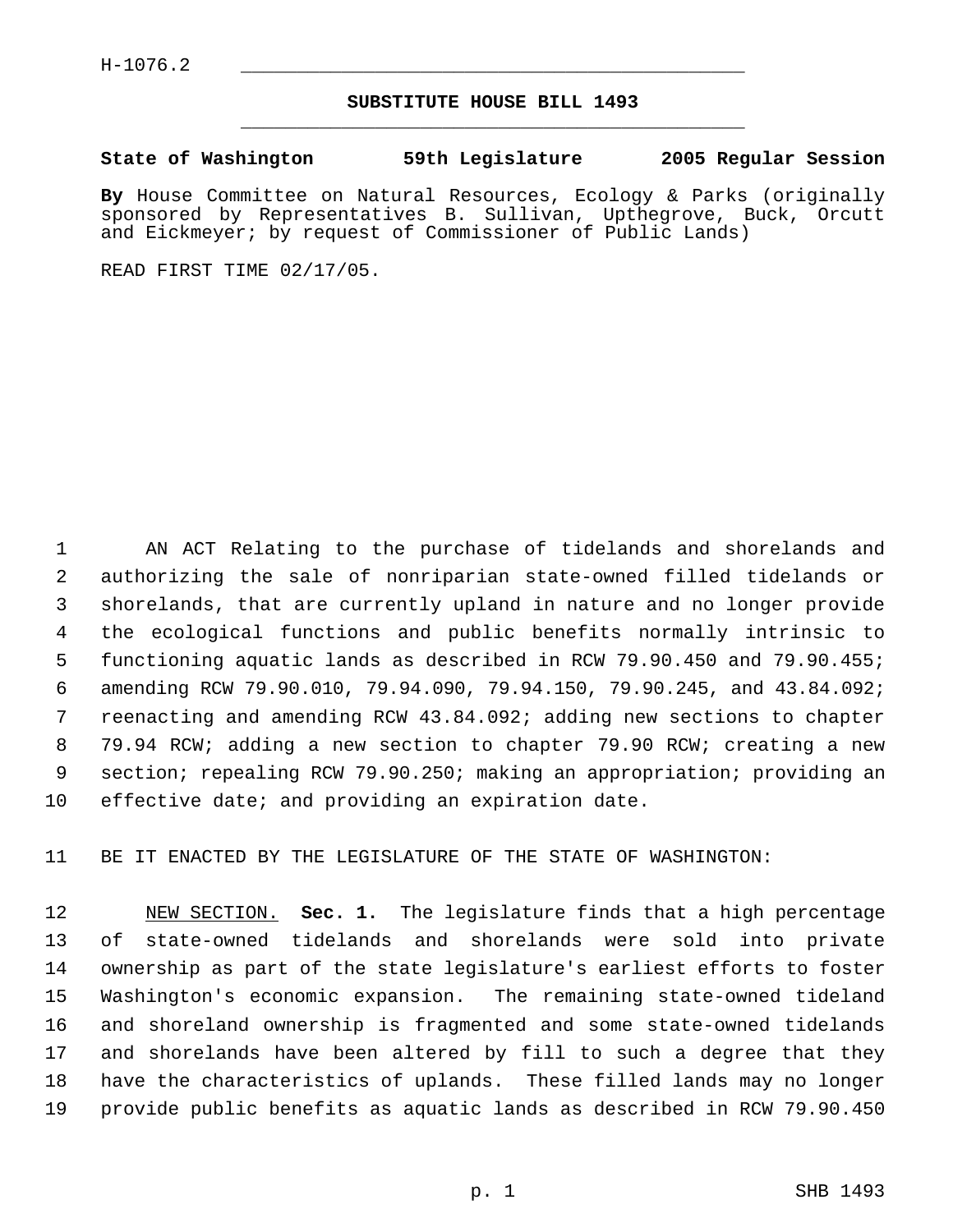and 79.90.455 and remain underutilized as dry land because they are subject to a management philosophy dedicated to the protection of submerged lands.

 The legislature recognizes that certain state-owned filled tidelands and filled shorelands should be designated as aquatic investment properties and commercially managed in order to generate funding for the acquisition, protection, and management of functioning aquatic lands. It is the intent of this act to authorize the department of natural resources to buy and sell certain filled tidelands and shorelands which, if bought or sold, would not cause the loss of aquatic ecological functions, public access opportunities, or interfere with water-dependent activities and businesses.

 NEW SECTION. **Sec. 2.** A new section is added to chapter 79.94 RCW to read as follows:

 (1) The legislature finds that maintaining state-owned aquatic lands in public ownership is often in the public interest. However, when state-owned filled tidelands and filled shorelands do not provide the ecological functions and public benefits normally associated with state-owned aquatic lands and are better managed to generate revenue to support acquisition of functioning aquatic lands, then the sale or commercial management of such lands is not contrary to the public interest.

 (2) The department shall manage aquatic investment properties for the purpose of generating revenue. This includes the authority to sell lands designated as aquatic investment properties. Subject to sections 4, 6, and 9 of this act, revenue generated from the sale or leasing of aquatic investment properties must be used to fund acquisition, preservation, and management of functioning aquatic lands or for reinvestment in more manageable filled lands that were formerly below ordinary high tide in tidal waters or ordinary high water on navigable rivers and lakes. The sale of aquatic investment properties must demonstrate a clear economic benefit to the state.

 **Sec. 3.** RCW 79.90.010 and 1982 1st ex.s. c 21 s 1 are each amended to read as follows:

((Whenever used in)) The definitions in this section apply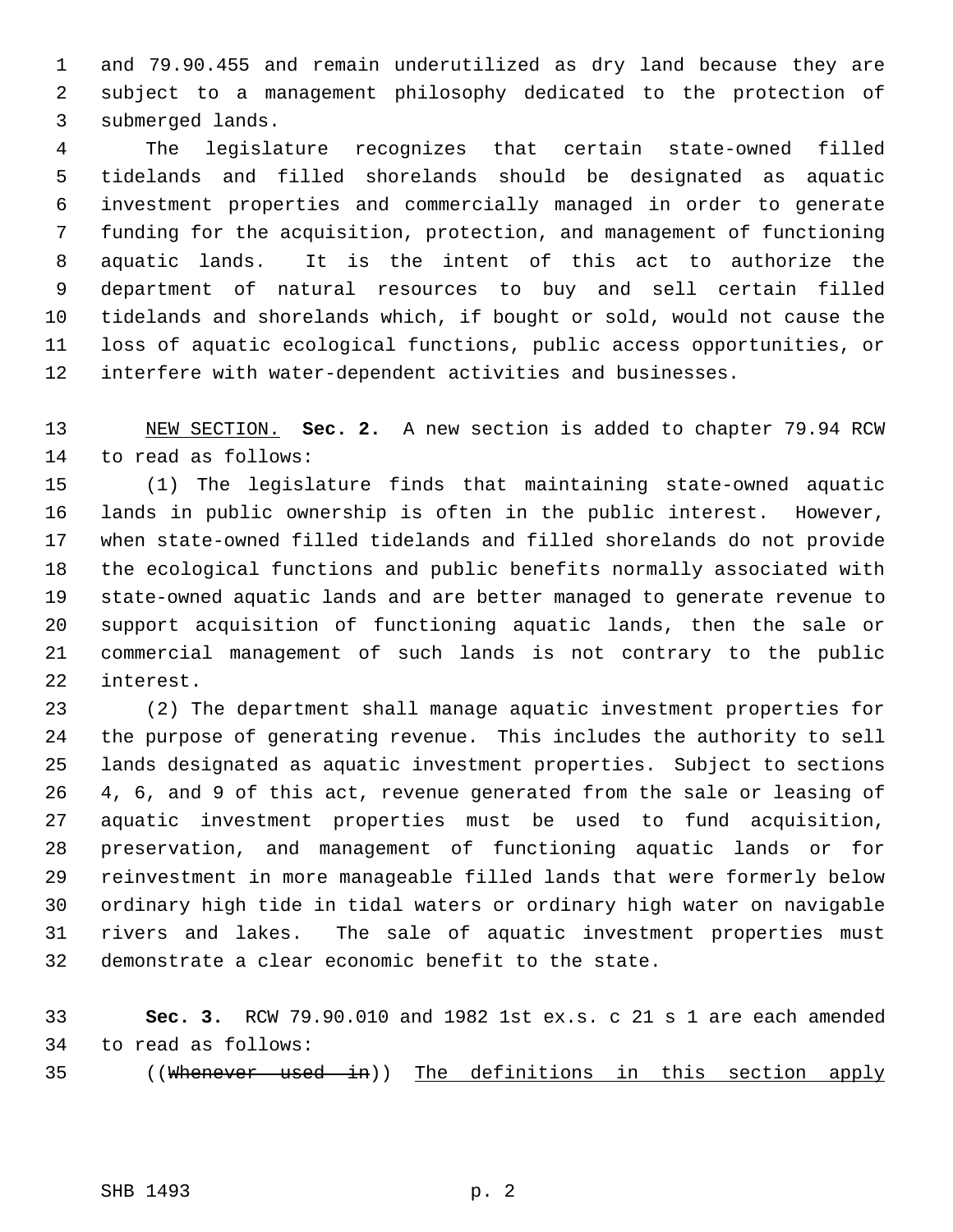1 throughout chapters 79.90 through 79.96 RCW ((the term)) unless the 2 context clearly requires otherwise.

 (1) "Aquatic investment properties" means state-owned filled 4 tidelands and filled shorelands, designated by the board according to 5 section 4 of this act, that are currently upland in nature and no longer provide the ecological functions and public benefits normally intrinsic to functioning aquatic lands.

 (2) "Aquatic lands" means all state-owned tidelands, shorelands, harbor areas, and the beds of navigable waters.

 (3) "Functioning aquatic lands" means lands that, in their current condition, are below ordinary high tide in tidal waters or ordinary 12 high water on navigable rivers and lakes, and provide for important 13 ecological functions or public benefits as described in RCW 79.90.455. (4) "Net acreage" means the difference between the total acres of aquatic lands acquired and the total acres of aquatic lands disposed of 16 by the department under the authority of this act.

 (5) "State-owned aquatic land base" means the amount of state-owned aquatic lands managed by the department on the effective date of this act or as subsequently updated through biennial reports submitted to 20 the board pursuant to section 9 of this act.

 NEW SECTION. **Sec. 4.** A new section is added to chapter 79.94 RCW to read as follows:

 (1) The department may, with approval of the board, purchase functioning aquatic lands. Once acquired, these lands shall become a permanent part of the state-owned aquatic land base and subject to the provisions of chapters 79.90 through 79.96 RCW.

 (2) The department may, with approval of the board, purchase filled lands that were formerly below ordinary high tide in tidal waters or ordinary high water on navigable rivers and lakes, and improvements associated with any of these lands, that have the potential to generate revenues to fund the acquisition, protection, and management of functioning aquatic lands.

 NEW SECTION. **Sec. 5.** A new section is added to chapter 79.94 RCW to read as follows:

 (1) Upon request by the department, the board may designate certain state-owned filled tidelands and filled shorelands as aquatic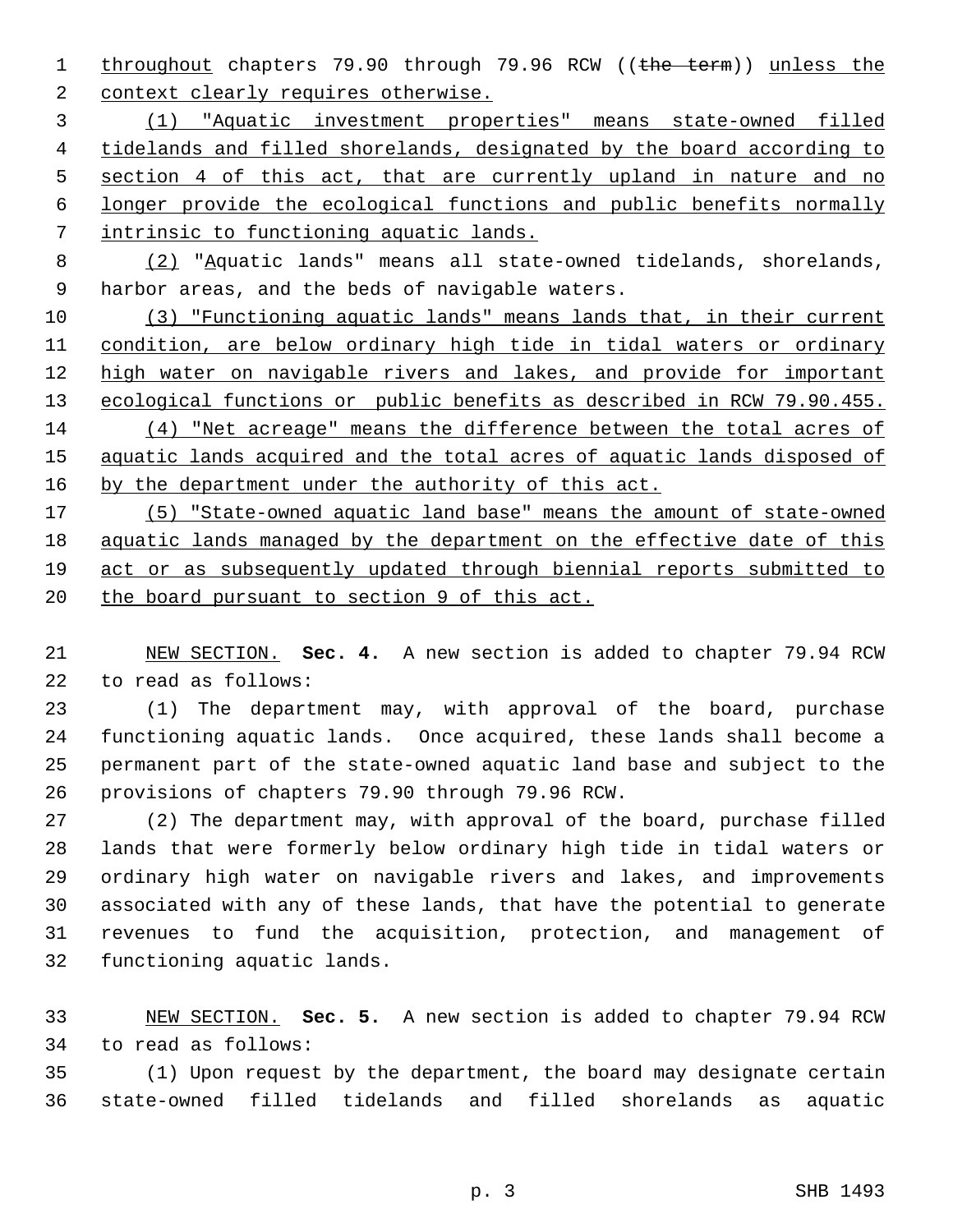investment properties. At the time it approves the purchase of filled lands that were formerly below ordinary high tide in tidal waters or ordinary high water on navigable rivers and lakes, and improvements associated with any of these lands, the board may direct that a property will be designated as an aquatic investment property. Only property meeting all of the following criteria is eligible for designation as an aquatic investment property:

 (a) The property is state-owned tidelands or shorelands that are filled to an elevation above ordinary high tide or ordinary high water. Tidelands and shorelands that are not filled, but simply diked and therefore more easily returned to their natural, inundated state may not be designated as aquatic investment properties. Nothing in this section authorizes the filling of state-owned aquatic lands subsequent to this act for the purpose of making them available for designation as aquatic investment properties;

 (b) Except for the capacity to generate revenue, the property is incapable of providing the public benefits described under RCW 79.90.455; and

 (c) The property has greater potential capacity for long-term economic gain, if designated as an aquatic investment property, than it would if not designated. Capacity for long-term economic gain is determined in accordance with techniques specified by rule.

 (2) Designated aquatic investment properties are not subject to RCW 79.90.245, 79.94.070, 79.94.175, 79.94.181, or 79.94.260, or the free use provisions for public parks or public recreational purposes in RCW 79.90.470.

 NEW SECTION. **Sec. 6.** A new section is added to chapter 79.94 RCW to read as follows:

 Aquatic investment properties and improvements associated with these lands may be managed primarily for revenue generation. After deducting the management costs as provided in RCW 79.64.040 and payments to towns under RCW 79.92.110, twenty-five percent of revenues from the lease of aquatic investment properties must be deposited in the aquatic sustaining investment account created in section 11 of this act and the remainder deposited in the aquatic lands enhancement account created in RCW 79.90.245.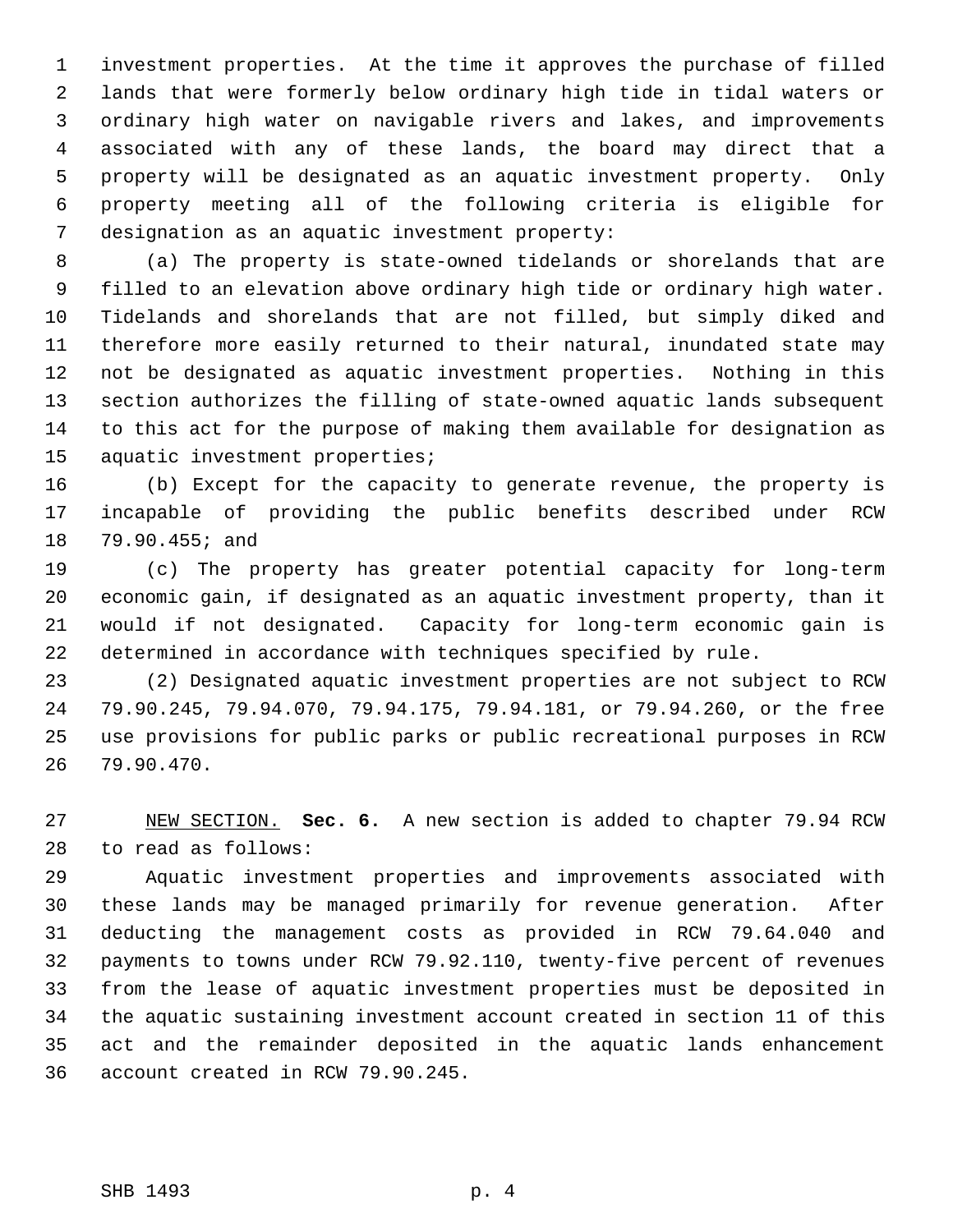**Sec. 7.** RCW 79.94.090 and 1982 1st ex.s. c 21 s 94 are each amended to read as follows:

 All tidelands, other than first class, shall be offered for sale, when otherwise permitted under RCW 79.94.150 to be sold, and sold in the same manner as state lands, other than capitol building lands, but for not less than five dollars per lineal chain, measured on the United States meander line bounding the inner shore limit of such tidelands, and each applicant shall furnish a copy of the United States field notes, certified to by the officer in charge thereof, of said meander 10 line with his or her application((, and shall pay one tenth of the 11 purchase price on the date of sale)).

 **Sec. 8.** RCW 79.94.150 and 1982 1st ex.s. c 21 s 100 are each amended to read as follows:

(1) This section shall apply to:

(a) First class tidelands as defined in RCW 79.90.030;

(b) Second class tidelands as defined in RCW 79.90.035;

(c) First class shorelands as defined in RCW 79.90.040;

 (d) Second class shorelands as defined in RCW 79.90.045, except as included within RCW 79.94.210;

(e) Waterways as described in RCW 79.93.010.

 (2) Notwithstanding any other provision of law, from and after August 9, 1971, all tidelands and shorelands enumerated in subsection (1) of this section owned by the state of Washington shall not be sold except to public entities as may be authorized by law and they shall not be given away.

 (3) Tidelands and shorelands enumerated in subsection (1) of this section may be leased for a period not to exceed fifty-five years: PROVIDED, That nothing in this section shall be construed as modifying or canceling any outstanding lease during its present term.

(4) Nothing in this section shall:

(a) Be construed to cancel an existing sale contract;

 (b) Prohibit sale or exchange of beds and shorelands where the water course has changed and the area now has the characteristics of uplands;

(c) Prevent exchange involving state-owned tide and shore lands;

 (d) Prohibit the sale of aquatic investment properties as defined in RCW 79.90.010.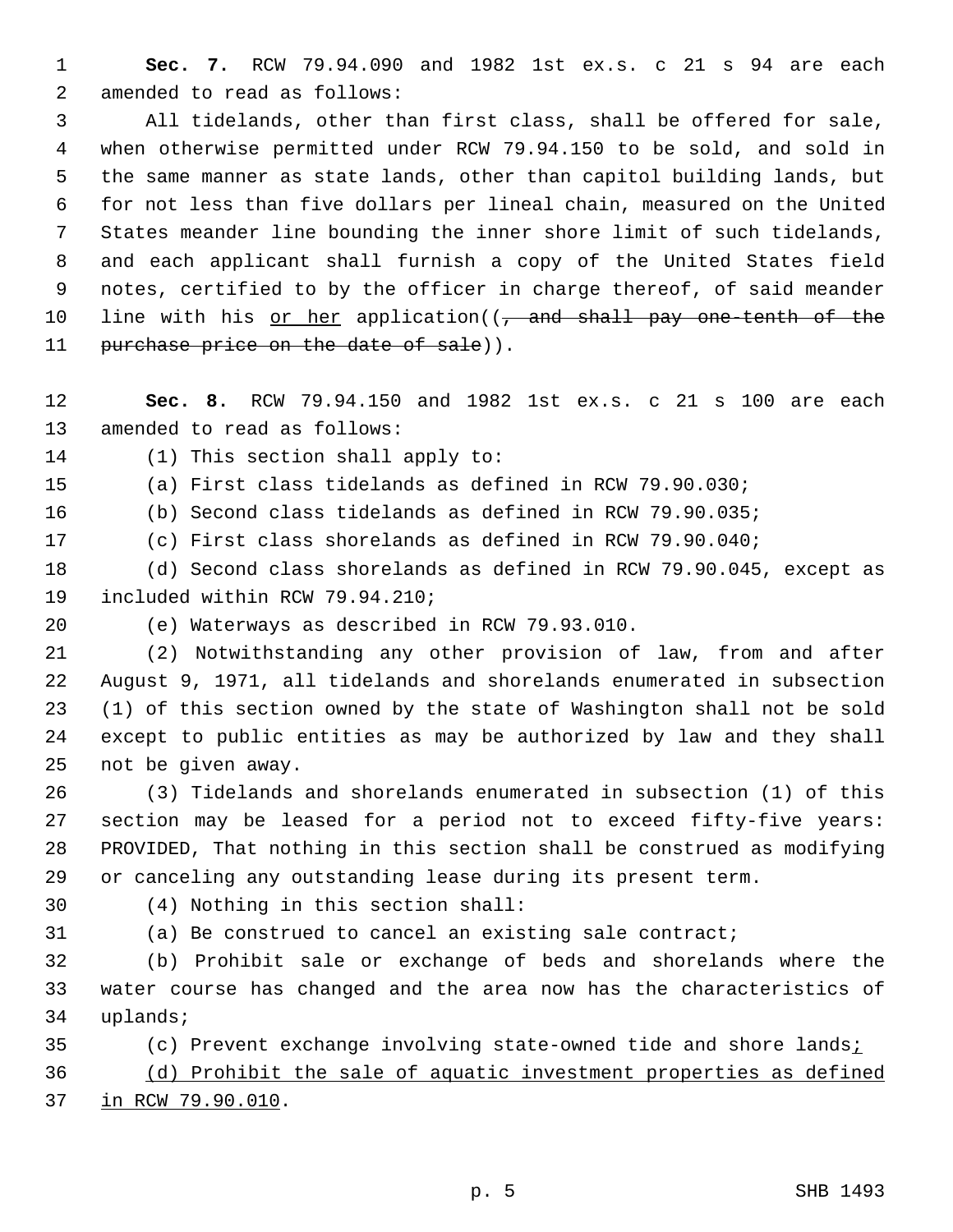NEW SECTION. **Sec. 9.** A new section is added to chapter 79.94 RCW to read as follows:

 (1) Aquatic investment properties and improvements associated with these lands may be sold for no less than fair market value if they meet the criteria in subsection (2) of this section.

 (2) Only an aquatic investment property meeting all of the following criteria is eligible for sale:

(a) The property does not abut functioning aquatic lands; and

 (b) The department determines through an economic analysis that selling the property would be economically more advantageous than if it were retained and managed by the department.

 (3) Proceeds from the sale of aquatic investment properties shall be deposited into the aquatic sustaining investment account created in section 11 of this act. In addition, the department may charge the reasonable direct administrative costs incurred in processing the sale. For the purposes of this subsection, direct administrative costs include, but are not limited to, the cost of hours worked directly on the transaction, based on salaries and benefits, plus travel reimbursement and other actual out-of-pocket costs, plus cost of contracted services such as appraisals and environmental site assessments. Direct administrative costs recovered by the department must be deposited into the resource management cost account.

 (4)(a) The department must maintain or increase the state-owned aquatic land base over time.

 (b) By December 31st of each even-numbered year, the department must provide a report to the board on the acquisitions and disposals completed under this act. If the report shows that a net acreage reduction to the state-owned aquatic land base has occurred from acquisitions and disposals completed under this act, the authority to sell aquatic investment properties is suspended until such a time as the state-owned aquatic land base is restored through acquisitions to the level of the previous report to the board.

 (c) Nothing in this section prohibits sales, exchanges, or transfers of aquatic lands to public entities as permitted under RCW 79.94.150 or sales of second class shorelands on lakes as permitted under RCW 79.94.210. These conveyances do not count toward a reported increase or reduction to the state-owned aquatic land base.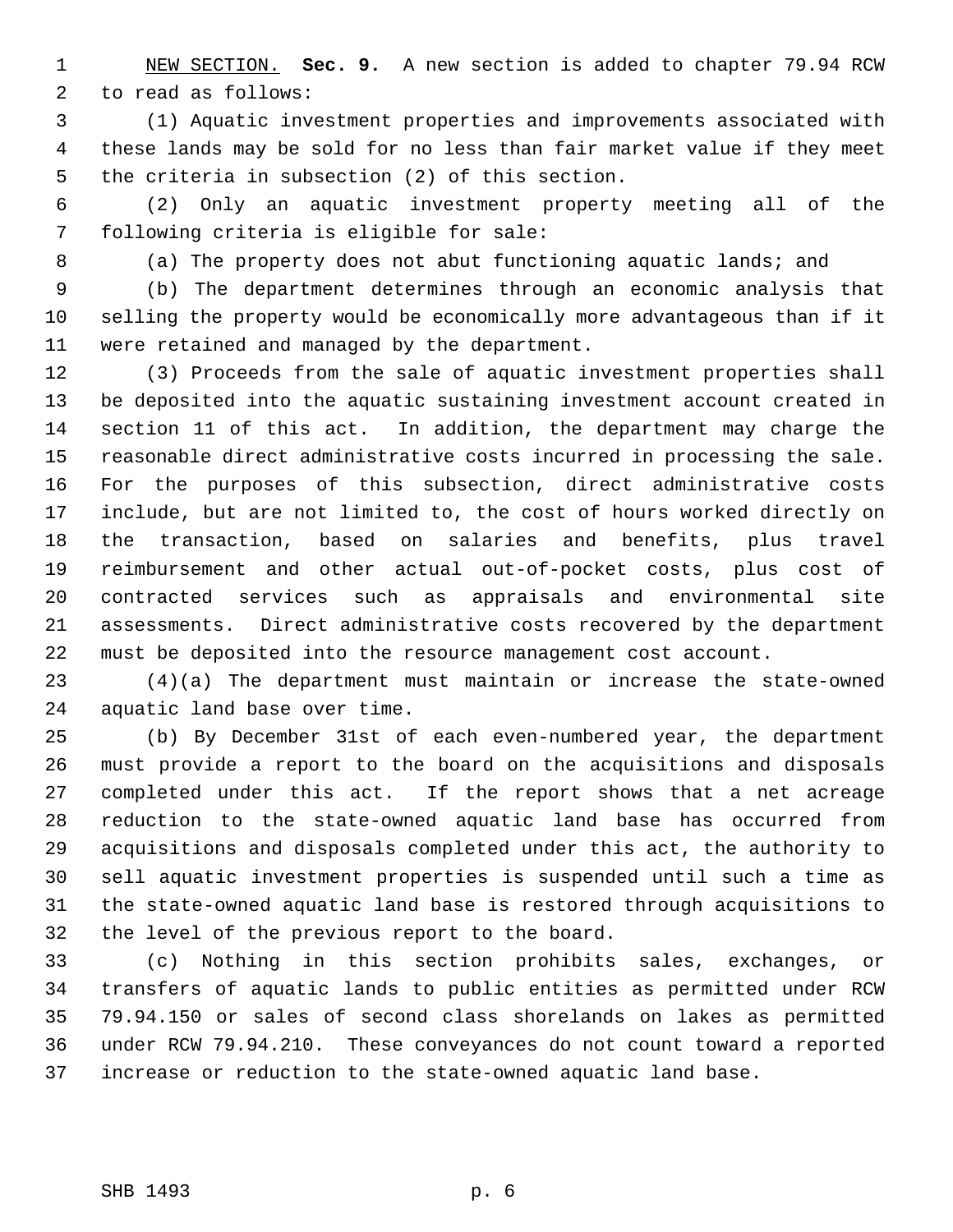**Sec. 10.** RCW 79.90.245 and 2004 c 276 s 914 are each amended to read as follows:

 After deduction for management costs as provided in RCW 79.64.040 and payments to towns under RCW 79.92.110(2), all moneys received by 5 the state from the  $((\text{safe } \text{of}))$  lease of state-owned aquatic lands and from the sale of valuable material from state-owned aquatic lands shall be deposited in the aquatic lands enhancement account which is hereby created in the state treasury. After appropriation, these funds shall be used solely for aquatic lands enhancement projects; for the purchase, improvement, or protection of aquatic lands for public purposes; for providing and improving access to such lands; and for volunteer cooperative fish and game projects.

 In providing grants for aquatic lands enhancement projects, the department shall require grant recipients to incorporate the environmental benefits of the project into their grant applications, and the department shall utilize the statement of environmental benefits in its prioritization and selection process. The department shall also develop appropriate outcome-focused performance measures to be used both for management and performance assessment of the grants. To the extent possible, the department should coordinate its performance measure system with other natural resource-related agencies as defined in RCW 43.41.270. The department shall consult with affected interest groups in implementing this section.

 During the fiscal biennium ending June 30, 2005, the funds may be appropriated for boating safety, settlement costs for aquatic lands cleanup, and shellfish management, enforcement, and enhancement.

 NEW SECTION. **Sec. 11.** A new section is added to chapter 79.90 RCW to read as follows:

 The aquatic sustaining investment account is created in the state treasury. All receipts from money received by the department from the sale or lease of aquatic investment properties and money received by the state from the sale of state-owned aquatic lands permitted to be sold under RCW 79.94.150 or 79.94.210 must be deposited into the account. Receipts from moneys received by the department from the lease of aquatic investment properties must be distributed as described in section 6 of this act. Moneys in the account may be spent only after appropriation. Expenditures from the account may be used only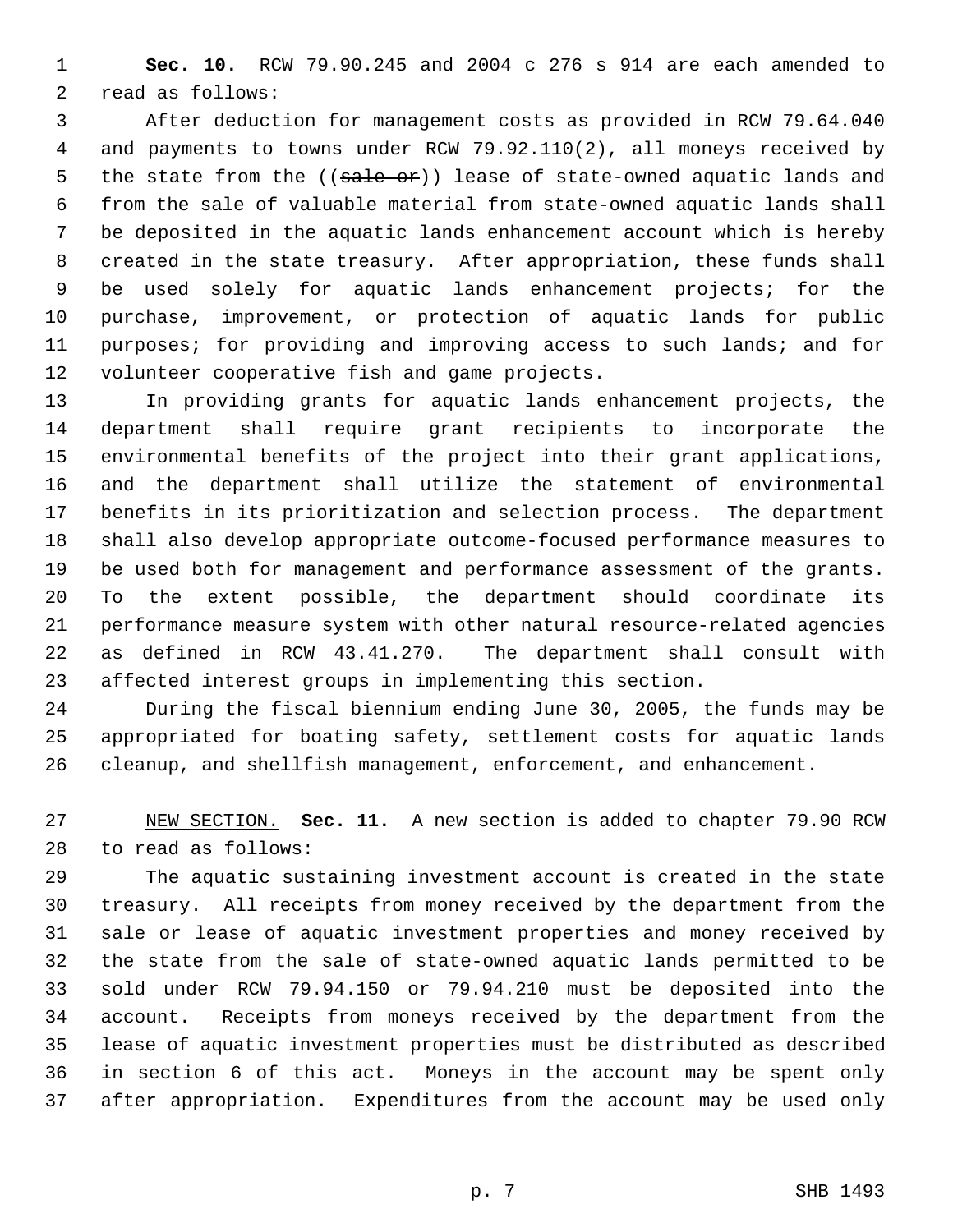for the acquisition of functioning aquatic lands, filled lands that were formerly below ordinary high tide in tidal waters or ordinary high water on navigable rivers and lakes, and improvements associated with any of these lands.

 NEW SECTION. **Sec. 12.** A new section is added to chapter 79.94 RCW to read as follows:

 The department must adopt rules as necessary to carry out the purposes of this act, specifically including:

 (1) Evaluation criteria for determining when state-owned aquatic land may be designated as aquatic investment properties, as described in sections 5 and 9 of this act; and

 (2) Evaluation criteria for determining whether an aquatic investment property should be retained and managed for revenue generation or sold at no less than fair market value, as described in section 5 of this act.

 **Sec. 13.** RCW 43.84.092 and 2003 c 361 s 602, 2003 c 324 s 1, 2003 c 150 s 2, and 2003 c 48 s 2 are each reenacted and amended to read as follows:

 (1) All earnings of investments of surplus balances in the state treasury shall be deposited to the treasury income account, which account is hereby established in the state treasury.

 (2) The treasury income account shall be utilized to pay or receive funds associated with federal programs as required by the federal cash management improvement act of 1990. The treasury income account is subject in all respects to chapter 43.88 RCW, but no appropriation is required for refunds or allocations of interest earnings required by the cash management improvement act. Refunds of interest to the federal treasury required under the cash management improvement act fall under RCW 43.88.180 and shall not require appropriation. The office of financial management shall determine the amounts due to or from the federal government pursuant to the cash management improvement act. The office of financial management may direct transfers of funds between accounts as deemed necessary to implement the provisions of the cash management improvement act, and this subsection. Refunds or allocations shall occur prior to the distributions of earnings set forth in subsection (4) of this section.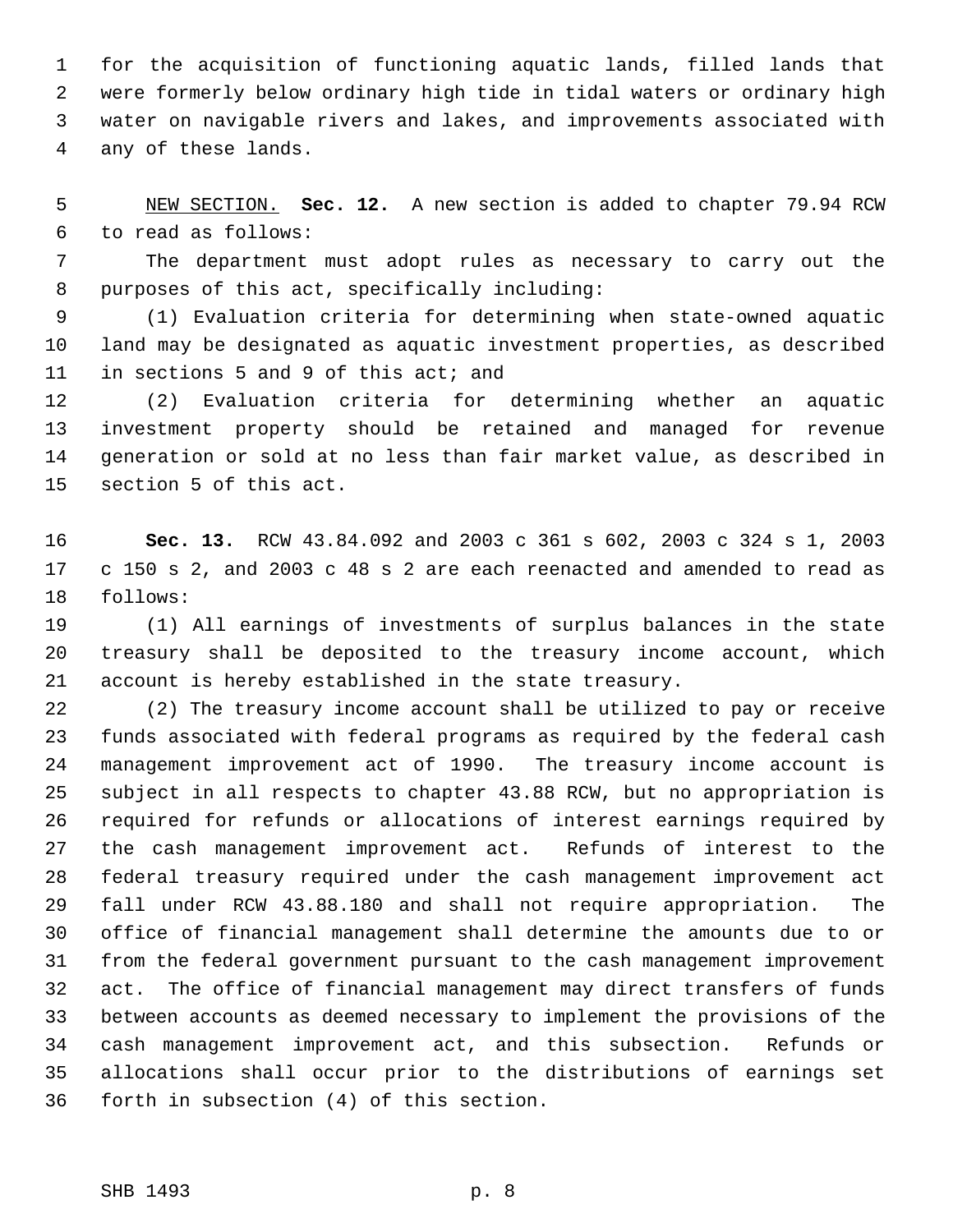(3) Except for the provisions of RCW 43.84.160, the treasury income account may be utilized for the payment of purchased banking services on behalf of treasury funds including, but not limited to, depository, safekeeping, and disbursement functions for the state treasury and affected state agencies. The treasury income account is subject in all respects to chapter 43.88 RCW, but no appropriation is required for payments to financial institutions. Payments shall occur prior to distribution of earnings set forth in subsection (4) of this section.

 (4) Monthly, the state treasurer shall distribute the earnings credited to the treasury income account. The state treasurer shall credit the general fund with all the earnings credited to the treasury income account except:

 (a) The following accounts and funds shall receive their proportionate share of earnings based upon each account's and fund's 15 average daily balance for the period: The aquatic sustaining 16 investment account, the capitol building construction account, the Cedar River channel construction and operation account, the Central Washington University capital projects account, the charitable, educational, penal and reformatory institutions account, the common school construction fund, the county criminal justice assistance account, the county sales and use tax equalization account, the data processing building construction account, the deferred compensation administrative account, the deferred compensation principal account, the department of retirement systems expense account, the drinking water assistance account, the drinking water assistance administrative account, the drinking water assistance repayment account, the Eastern Washington University capital projects account, the education construction fund, the election account, the emergency reserve fund, The Evergreen State College capital projects account, the federal forest revolving account, the health services account, the public health services account, the health system capacity account, the personal health services account, the state higher education construction account, the higher education construction account, the highway infrastructure account, the industrial insurance premium refund account, the judges' retirement account, the judicial retirement administrative account, the judicial retirement principal account, the local leasehold excise tax account, the local real estate excise tax account, the local sales and use tax account, the medical aid account,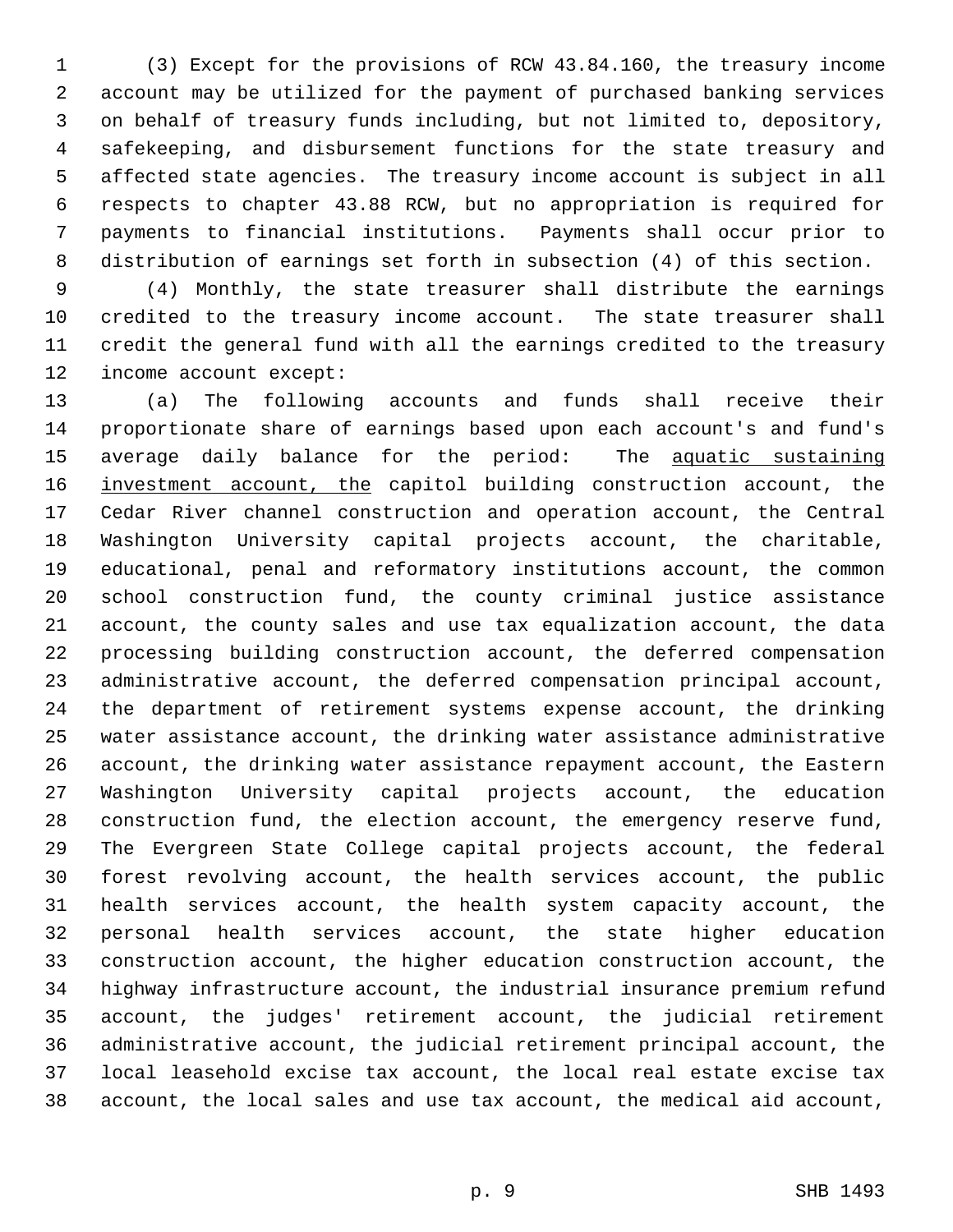the mobile home park relocation fund, the multimodal transportation account, the municipal criminal justice assistance account, the municipal sales and use tax equalization account, the natural resources deposit account, the oyster reserve land account, the perpetual surveillance and maintenance account, the public employees' retirement system plan 1 account, the public employees' retirement system combined plan 2 and plan 3 account, the public facilities construction loan revolving account beginning July 1, 2004, the public health supplemental account, the public works assistance account, the Puyallup tribal settlement account, the regional transportation investment district account, the resource management cost account, the site closure account, the special wildlife account, the state employees' insurance account, the state employees' insurance reserve account, the state investment board expense account, the state investment board commingled trust fund accounts, the supplemental pension account, the Tacoma Narrows toll bridge account, the teachers' retirement system plan 1 account, the teachers' retirement system combined plan 2 and plan 3 account, the tobacco prevention and control account, the tobacco settlement account, the transportation infrastructure account, the tuition recovery trust fund, the University of Washington bond retirement fund, the University of Washington building account, the volunteer fire fighters' and reserve officers' relief and pension principal fund, the volunteer fire fighters' and reserve officers' administrative fund, the Washington fruit express account, the Washington judicial retirement system account, the Washington law enforcement officers' and fire fighters' system plan 1 retirement account, the Washington law enforcement officers' and fire fighters' system plan 2 retirement account, the Washington school employees' retirement system combined plan 2 and 3 account, the Washington state health insurance pool account, the Washington state patrol retirement account, the Washington State University building account, the Washington State University bond retirement fund, the water pollution control revolving fund, and the Western Washington University capital projects account. Earnings derived from investing balances of the agricultural permanent fund, the normal school permanent fund, the permanent common school fund, the scientific permanent fund, and the state university permanent fund shall be allocated to their respective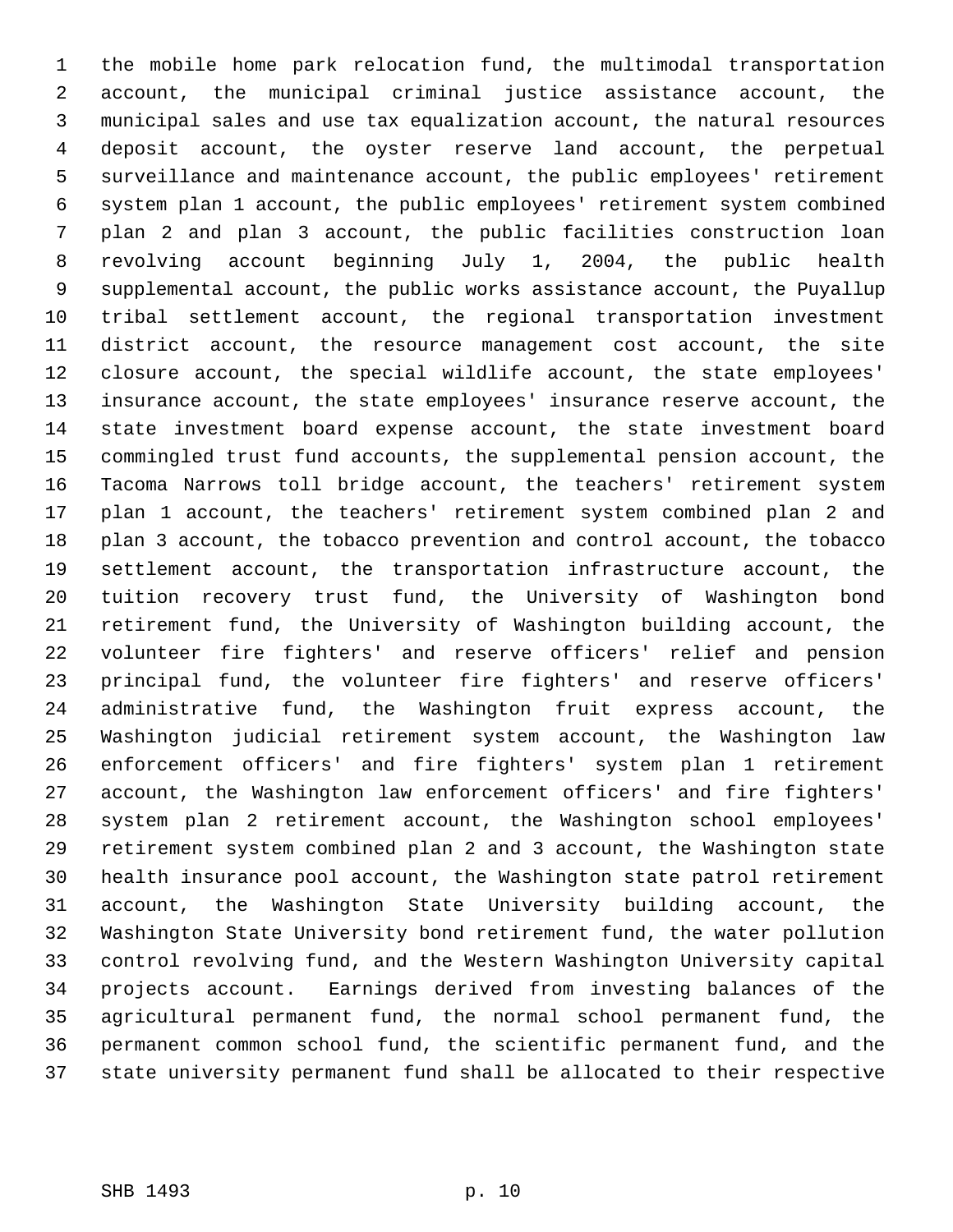beneficiary accounts. All earnings to be distributed under this subsection (4)(a) shall first be reduced by the allocation to the state treasurer's service fund pursuant to RCW 43.08.190.

 (b) The following accounts and funds shall receive eighty percent of their proportionate share of earnings based upon each account's or fund's average daily balance for the period: The aeronautics account, the aircraft search and rescue account, the county arterial preservation account, the department of licensing services account, the essential rail assistance account, the ferry bond retirement fund, the grade crossing protective fund, the high capacity transportation account, the highway bond retirement fund, the highway safety account, the motor vehicle fund, the motorcycle safety education account, the pilotage account, the public transportation systems account, the Puget Sound capital construction account, the Puget Sound ferry operations account, the recreational vehicle account, the rural arterial trust account, the safety and education account, the special category C account, the state patrol highway account, the transportation 2003 account (nickel account), the transportation equipment fund, the transportation fund, the transportation improvement account, the transportation improvement board bond retirement account, and the urban arterial trust account.

 (5) In conformance with Article II, section 37 of the state Constitution, no treasury accounts or funds shall be allocated earnings without the specific affirmative directive of this section.

 **Sec. 14.** RCW 43.84.092 and 2004 c 242 s 60 are each amended to read as follows:

 (1) All earnings of investments of surplus balances in the state treasury shall be deposited to the treasury income account, which account is hereby established in the state treasury.

 (2) The treasury income account shall be utilized to pay or receive funds associated with federal programs as required by the federal cash management improvement act of 1990. The treasury income account is subject in all respects to chapter 43.88 RCW, but no appropriation is required for refunds or allocations of interest earnings required by the cash management improvement act. Refunds of interest to the federal treasury required under the cash management improvement act fall under RCW 43.88.180 and shall not require appropriation. The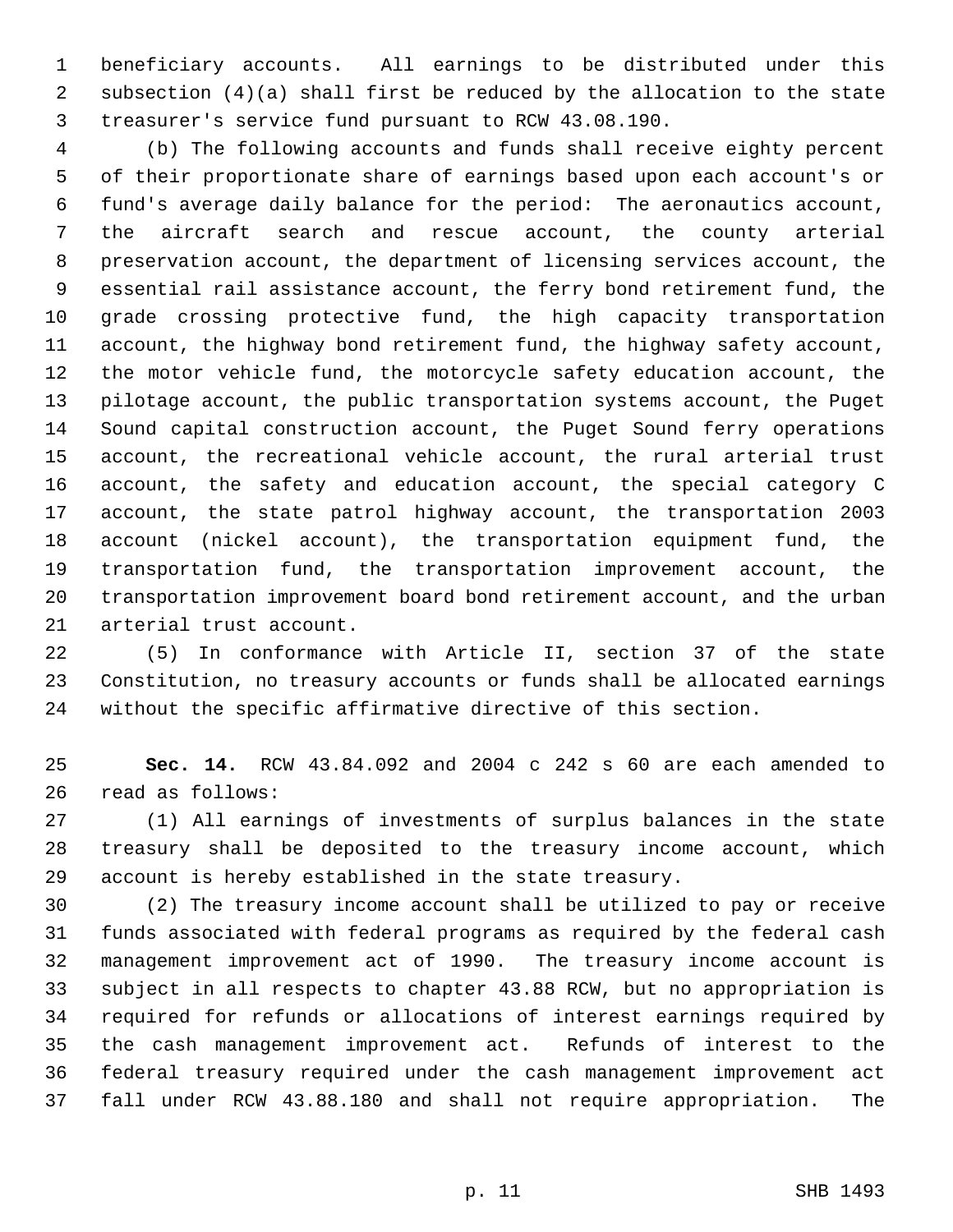office of financial management shall determine the amounts due to or from the federal government pursuant to the cash management improvement act. The office of financial management may direct transfers of funds between accounts as deemed necessary to implement the provisions of the cash management improvement act, and this subsection. Refunds or allocations shall occur prior to the distributions of earnings set forth in subsection (4) of this section.

 (3) Except for the provisions of RCW 43.84.160, the treasury income account may be utilized for the payment of purchased banking services on behalf of treasury funds including, but not limited to, depository, safekeeping, and disbursement functions for the state treasury and affected state agencies. The treasury income account is subject in all respects to chapter 43.88 RCW, but no appropriation is required for payments to financial institutions. Payments shall occur prior to distribution of earnings set forth in subsection (4) of this section.

 (4) Monthly, the state treasurer shall distribute the earnings credited to the treasury income account. The state treasurer shall credit the general fund with all the earnings credited to the treasury income account except:

 (a) The following accounts and funds shall receive their proportionate share of earnings based upon each account's and fund's average daily balance for the period: The aquatic sustaining 23 investment account, the capitol building construction account, the Cedar River channel construction and operation account, the Central Washington University capital projects account, the charitable, educational, penal and reformatory institutions account, the common school construction fund, the county criminal justice assistance account, the county sales and use tax equalization account, the data processing building construction account, the deferred compensation administrative account, the deferred compensation principal account, the department of retirement systems expense account, the drinking water assistance account, the drinking water assistance administrative account, the drinking water assistance repayment account, the Eastern Washington University capital projects account, the education construction fund, the election account, the emergency reserve fund, The Evergreen State College capital projects account, the federal forest revolving account, the health services account, the public health services account, the health system capacity account, the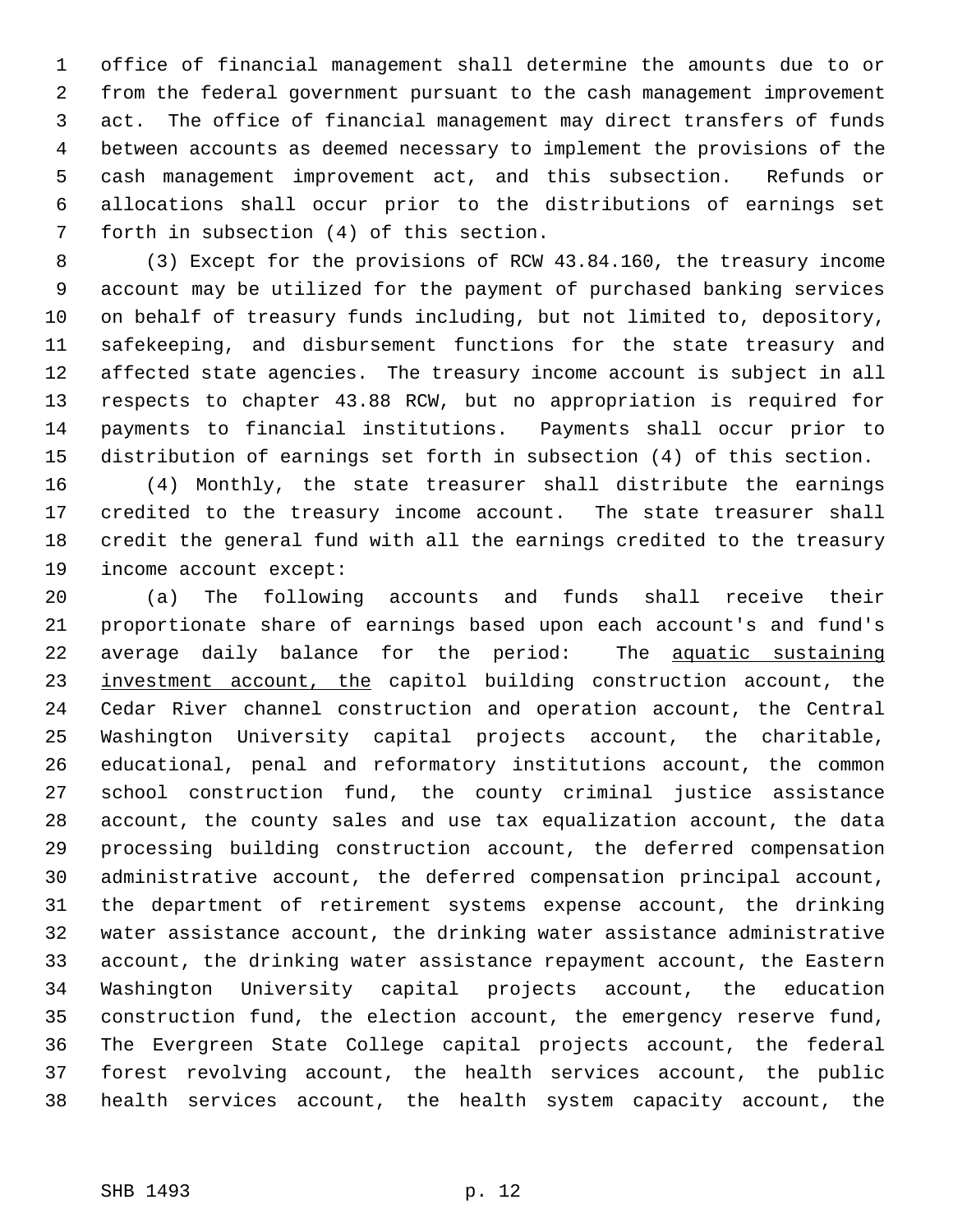personal health services account, the state higher education construction account, the higher education construction account, the highway infrastructure account, the industrial insurance premium refund account, the judges' retirement account, the judicial retirement administrative account, the judicial retirement principal account, the local leasehold excise tax account, the local real estate excise tax account, the local sales and use tax account, the medical aid account, the mobile home park relocation fund, the multimodal transportation account, the municipal criminal justice assistance account, the municipal sales and use tax equalization account, the natural resources deposit account, the oyster reserve land account, the perpetual surveillance and maintenance account, the public employees' retirement system plan 1 account, the public employees' retirement system combined plan 2 and plan 3 account, the public facilities construction loan revolving account beginning July 1, 2004, the public health supplemental account, the public works assistance account, the Puyallup tribal settlement account, the regional transportation investment district account, the resource management cost account, the site closure account, the special wildlife account, the state employees' insurance account, the state employees' insurance reserve account, the state investment board expense account, the state investment board commingled trust fund accounts, the supplemental pension account, the Tacoma Narrows toll bridge account, the teachers' retirement system plan 1 account, the teachers' retirement system combined plan 2 and plan 3 account, the tobacco prevention and control account, the tobacco settlement account, the transportation infrastructure account, the tuition recovery trust fund, the University of Washington bond retirement fund, the University of Washington building account, the volunteer fire fighters' and reserve officers' relief and pension principal fund, the volunteer fire fighters' and reserve officers' administrative fund, the Washington fruit express account, the Washington judicial retirement system account, the Washington law enforcement officers' and fire fighters' system plan 1 retirement account, the Washington law enforcement officers' and fire fighters' system plan 2 retirement account, the Washington public safety employees' plan 2 retirement account, the Washington school employees' retirement system combined plan 2 and 3 account, the Washington state health insurance pool account, the Washington state patrol retirement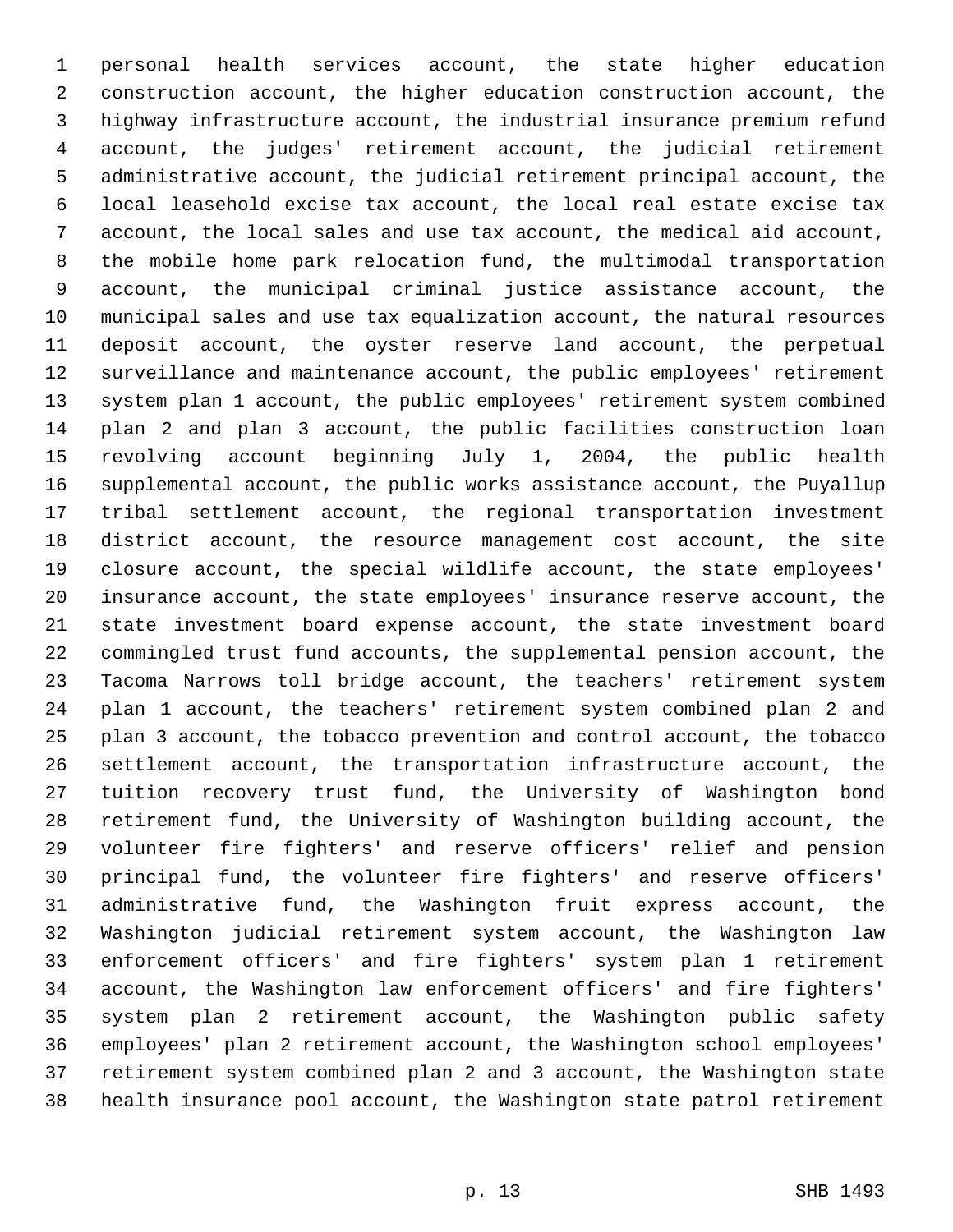account, the Washington State University building account, the Washington State University bond retirement fund, the water pollution control revolving fund, and the Western Washington University capital projects account. Earnings derived from investing balances of the agricultural permanent fund, the normal school permanent fund, the permanent common school fund, the scientific permanent fund, and the state university permanent fund shall be allocated to their respective beneficiary accounts. All earnings to be distributed under this subsection (4)(a) shall first be reduced by the allocation to the state treasurer's service fund pursuant to RCW 43.08.190.

 (b) The following accounts and funds shall receive eighty percent of their proportionate share of earnings based upon each account's or fund's average daily balance for the period: The aeronautics account, the aircraft search and rescue account, the county arterial preservation account, the department of licensing services account, the essential rail assistance account, the ferry bond retirement fund, the grade crossing protective fund, the high capacity transportation account, the highway bond retirement fund, the highway safety account, the motor vehicle fund, the motorcycle safety education account, the pilotage account, the public transportation systems account, the Puget Sound capital construction account, the Puget Sound ferry operations account, the recreational vehicle account, the rural arterial trust account, the safety and education account, the special category C account, the state patrol highway account, the transportation 2003 account (nickel account), the transportation equipment fund, the transportation fund, the transportation improvement account, the transportation improvement board bond retirement account, and the urban arterial trust account.

 (5) In conformance with Article II, section 37 of the state Constitution, no treasury accounts or funds shall be allocated earnings without the specific affirmative directive of this section.

 NEW SECTION. **Sec. 15.** The sum of five hundred thousand dollars, or as much thereof as may be necessary, is appropriated for the biennium ending June 30, 2007, from the aquatic sustaining investment account to the department of natural resources for the purposes described in section 4 of this act.